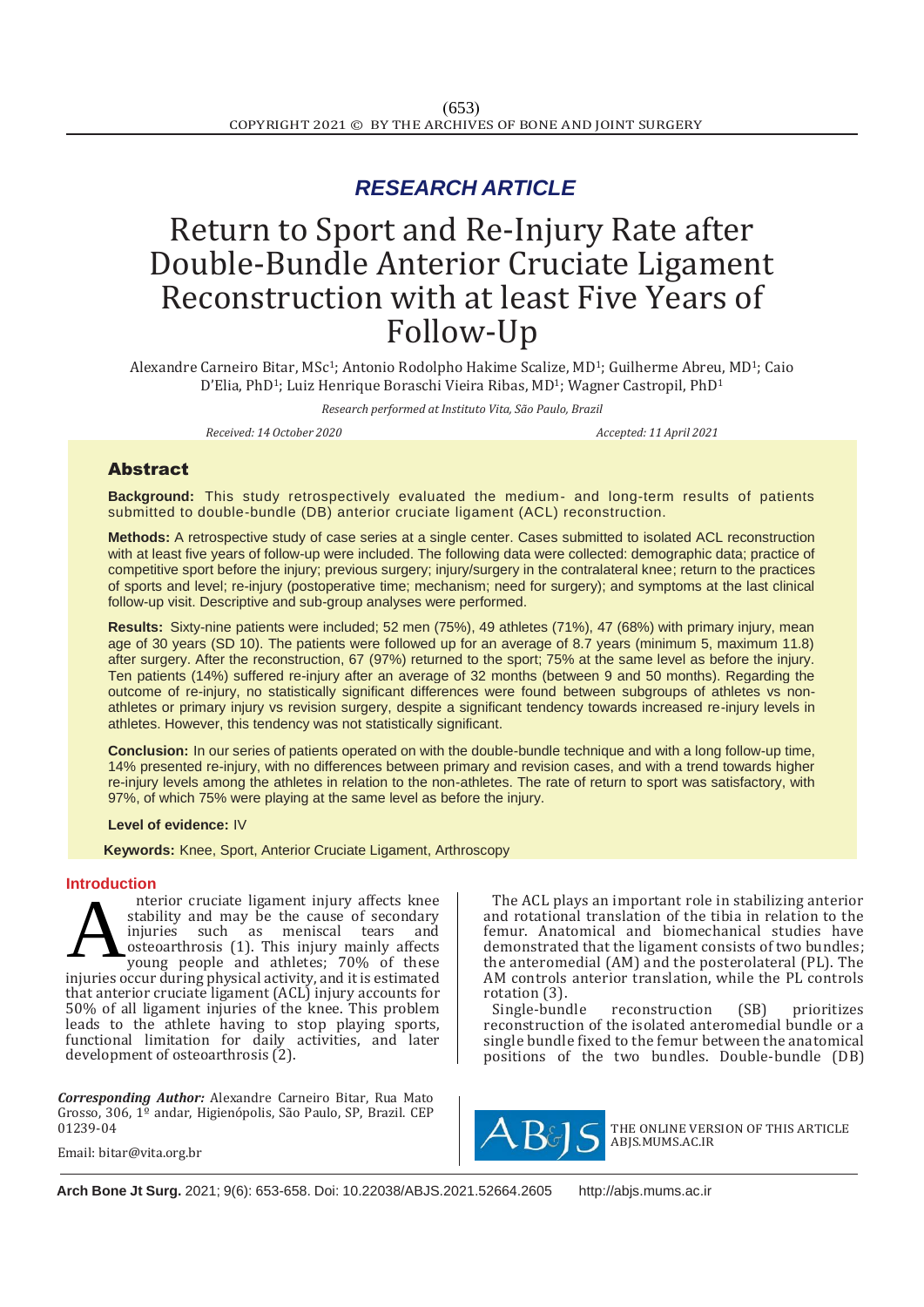reconstruction is an anatomical reconstruction aimed at increasing rotational stability, as demonstrated by biomechanical studies (4,5).

The literature presents many comparative and review studies comparing the techniques, often with controversial results. The majority of biomechanical studies, in vivo and some clinical controlled studies have already pointed out that patients treated with the DB technique have better knee stability, but most obtained equivalent functional results to patients treated with SB (6,7). One exception was the study of Zaffagnini et al. in 2011 and Jarvela et al. (2017), which demonstrated lower rates of re-intervention and better clinical results in the DB group (8,9). A meta-analysis of 2017 evaluated 26 randomized prospective studies and demonstrated better results in patients submitted to DB reconstruction, in terms of both stability and functional outcomes (10).

Although some studies have not yet demonstrated clinical superiority, most have conducted evaluations with short or medium follow-up times (less than five years) and few studies have evaluated parameters such as graft failure, osteoarthrosis and return to sports activities (11,12). In 2019, a meta-analysis of only randomized clinical studies with more than five years of follow-up was not able to demonstrate any difference between single- and double-bundle ACL reconstruction in terms of clinical scores, clinical stability and osteoarthrosis (13). However, evaluating randomized comparative studies with more than five years of follow-up in relation to re-injury rate, the studies of Jarvela and Suomalainen showed better results in the double-bundle group, as did a Swedish study by Svanesson et al., with 22,640 patients (14,15). However, a recent study by Mayr et al. did not demonstrate any clinical differences or any case of re-injury in at least five years of follow-up, and a randomized clinical trial conducted in 2019 did not demonstrate any clinical differences and/or re-injuries (16,17). These studies with longer follow-up times generally do not compare rates of return to sport, and most of them do not include a significant sample of athletes.

We have performed the double-bundle technique since 2006, though not exclusively. This is a research line of our group, and a larger cohort study is currently underway to compare techniques retrospectively in athletes. D'Elia et al. performed a comparative study of rotation in our movement analysis laboratory, and despite a tendency towards better rotational control in patients submitted to double-bundle reconstruction, the results were not statistically significant (18,19).

The objective of this retrospective study is to evaluate the rate of return to sport and re-injury in patients submitted to anterior cruciate ligament reconstruction using DB with at least five years of follow-up.

#### **Materials and Methods**

This study was approved by the Research Ethics Committee. Data from patient records submitted to ACL reconstruction at Instituto Vita between December 2006 and November 2014 using the double-bundle technique were investigated. During this period, we

RETURN TO SPORT AFTER DOUBLE-BUNDLE ACL

performed 140 reconstructions with the double-bundle technique, including both primary and revision cases. The inclusion criteria were: patients submitted to isolated ACL reconstruction with the double-bundle technique and at least five years of follow-up, whether primary or revision; whether or not they practiced recreational or competitive sports; and both sexes. The exclusion criteria were: reconstructions associated with osteotomies (tibial or femoral), meniscus repair, total or subtotal meniscectomy, cartilage transplants, femoral patellar ligament reconstructions, medial collateral, posterior cruciate, posterolateral corner or anterolateral ligament of the affected knees; and patients with incomplete medical records.

The following data were gathered from the medical records: practice of competitive sport before the injury; previous surgery; injury/surgery to the contralateral knee, and symptoms during follow-up. The patients were contacted and asked about the following parameters: reinjury (postoperative time; mechanism; need for surgery), return to sport and if so, at what level. The data were then submitted to descriptive analysis. Continuous data comparisons were made by the Student's t test or Mann-Whitney test for independent samples, according to whether or not the data followed normal distribution. Qualitative data comparisons were made by the chisquare test (or the Monte Carlo method if the percentages were lower than 5%). To study survival, Kaplan-Meier survival curves were obtained, and differences were searched using log-rank test. The level of significance adopted was 95%, and the tests were performed using the software program SPSS.

The technique used was always the same, and was conducted by four surgeons of the group. [Figure 1] represents the surgical procedure. ACL reconstruction with double bundle was performed using autologous grafts from the semitendinosus and gracilis tendon (STG), but fixed in two tibial tunnels and two femoral tunnels. After obtaining the graft, the arthroscopyassisted ACL reconstruction was performed using anterolateral, anteromedial and accessory anteromedial portals. The first tunnel made was the AM femoral; the arthroscope was positioned in the anterolateral portal and the tunnel was drilled in its anatomical position from the anteromedial portal, with the knee at 120 degrees of flexion. The second tunnel made was the PL femoral; the arthroscope was positioned in the anteromedial portal and the tunnel was drilled in its anatomical position from the accessory anteromedial portal, with the knee at 120 degrees of flexion. The next tunnels to be made were the tibial PL and AM. The entry point of the PL tunnel was anterior to the fibers of the superficial medial collateral ligament, with the tibial guide adjusted to 55 degrees. The entry point of the AM tunnel was more lateral, leaving a bone bridge of at least 1 cm between the tunnels, with the tibial guide adjusted to 45 degrees. The graft for the PL bundle was passed through the tunnel first, followed by the AM. Both bundles were fixed with a biodegradable interference screw in the femur and a biodegradable interference screw in the tibia. The AM bundle was fixed with the knee at 45 degrees of flexion, and the PL with the knee at 15 degrees of flexion.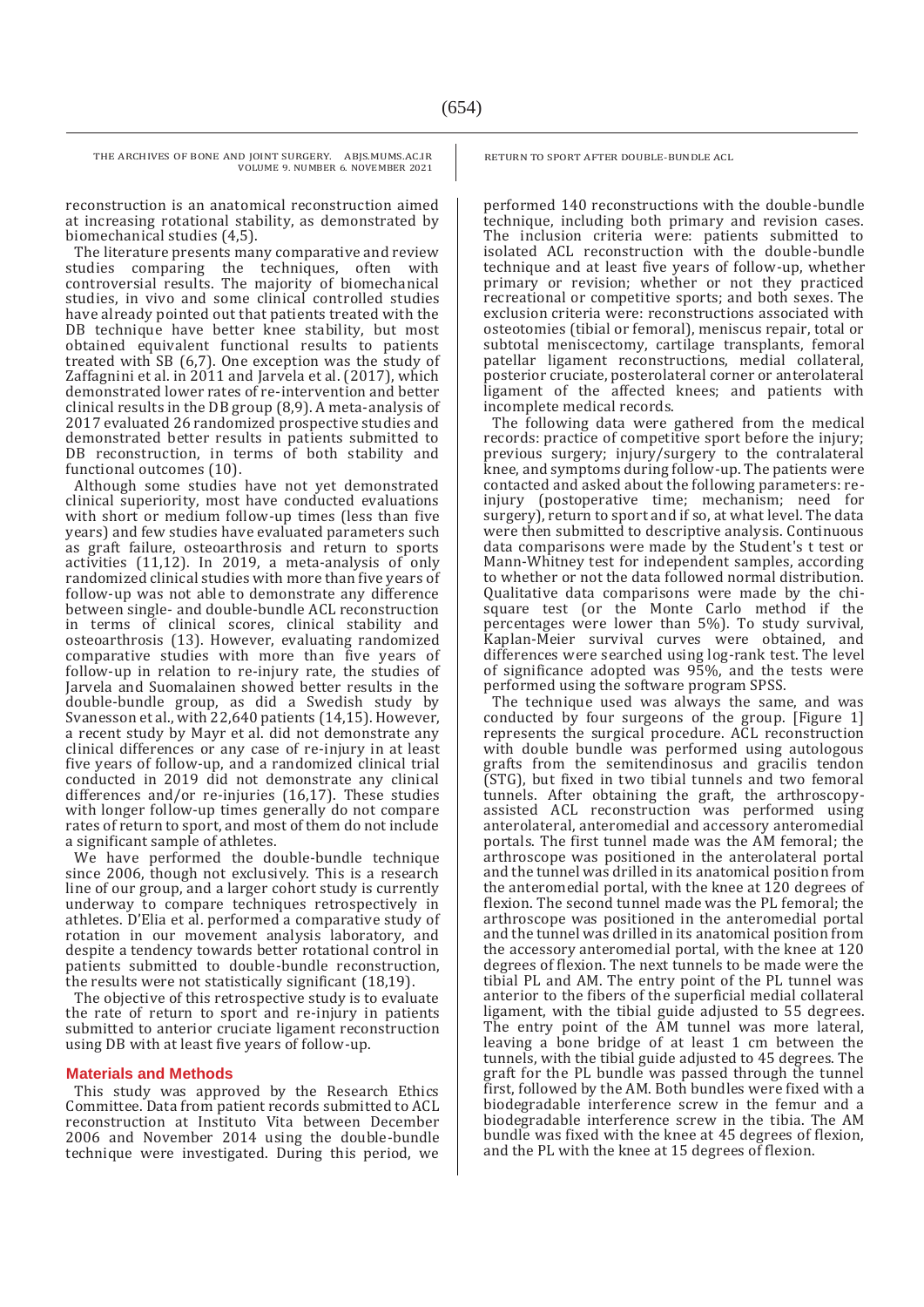

**Figure 1.** Intraoperative ACL reconstruction images using the double bundle technique. (A) arthroscopic view of the femoral tunnels. (B) arthroscopic view of the double-bundle ligament reconstruction

#### **Results**

Sixty-nine patients who met the inclusion criteria were included. The baseline data (pre-reconstruction) of the studied group are shown [Table 1].

Double-bundle post-reconstruction data were collected for a mean follow-up period of 8.7 years. The surgical outcomes are shown in [Table 2].

The overall ACL survival curve following the reconstruction using double bundle is shown in [Figure 2A]. Of the 10 cases that suffered re-injury, eight presented mature grafts at least six months after reconstruction, as shown in MRI. Of the total, nine underwent revision surgery, but no case required osteotomy or extra-articular surgery. Two cases (20%) suffered retear before one year of follow-up while practicing sport and with grafts that had been shown to be mature, according to the same criteria. Not all patients performed all the tests recommended by our group as discharge criteria (Y test, hop test, Isokinetic hip and knee test).

In the group studied, although there was a greater tendency towards retear in the athletes, this correlation was not significant neither in the cumulative number of cases (p=0.145) [Table 3] nor in the survival comparison (p=0,168) [Figure 2B].

Similarly, no correlation was found between the higher re-injury rate in cases of revision reconstruction compared to primary reconstructions neither in the cumulative number of cases (p=0.601) [Table 4] nor in the survival comparison (p=0,940) [Figure 2C].

RETURN TO SPORT AFTER DOUBLE-BUNDLE ACL

| Table 1. Demographic data                       |                        |  |
|-------------------------------------------------|------------------------|--|
| Enrolled cases                                  | 69                     |  |
| Female/Male                                     | 17 (25%)/ 52 (75%)     |  |
| Age (years)                                     | $30 \pm 10.2$ (15-54)  |  |
| Follow-up (years)                               | $8.7 \pm 1.6$ (5-11.8) |  |
| Primary surgery                                 | 47 (68%)               |  |
| Athletes                                        | 49 (71%)               |  |
| Contralateral ACL rupture                       | 26 (38%)               |  |
| .<br>$\mathbf{r}$ . The same state $\mathbf{r}$ | $\cdots$<br>.          |  |

Data are shown as mean ± standard deviation (minimum maximum) or in absolute values (percentage of total cases)

| <b>Table 2. Surgical outcomes</b>                                            |                      |
|------------------------------------------------------------------------------|----------------------|
| Return to sport                                                              | 67 (97%)             |
| Return to sport at the same level                                            | 50 (75%)             |
| Incidence of retear<br>Postoperative time until retear                       | 10 (14%)             |
| (months)                                                                     | $32 \pm 15 (9 - 50)$ |
| Pain level (last follow-up; 0-100)<br>Incidence of instability (last follow- | 18 (26%)             |
| up)                                                                          | 8 (12%)              |
| Incidence of stiffness (last follow-up)                                      | $1(1\%)$             |

Data are shown as mean ± standard deviation (minimum maximum) or in absolute values (percentage of total cases)

| Table 3. Incidence of retear in athlete and non-athletes |         |                    |       |  |  |
|----------------------------------------------------------|---------|--------------------|-------|--|--|
|                                                          | Athlete | <b>Non-Athlete</b> | Total |  |  |
| Retear                                                   |         |                    | 10    |  |  |
| No Retear                                                | 40      | 19                 | 59    |  |  |
| Total                                                    | 49      | 20                 | 69    |  |  |

| Table 4. Incidence of re-injury in primary and revision surgeries |         |                 |       |  |  |
|-------------------------------------------------------------------|---------|-----------------|-------|--|--|
|                                                                   | Primary | <b>Revision</b> | Total |  |  |
| Retear                                                            |         |                 | 10    |  |  |
| No retear                                                         | 40      | 19              | 59    |  |  |
| Total                                                             | 47      | 22              | 69    |  |  |

#### **Discussion**

Since 2006, we have performed the DB technique in our group, mainly in amateur or federated athletes with competitive demands, but without abandoning the singlebundle technique. Since that time, we have performed the single-bundle technique through the anteromedial portal, seeking to achieve more anatomical reconstruction. The surgeries of this study were performed using the same technique, by four more senior surgeons of our group, three of whom are authors of this study. This is a line of research of our group. In addition to this study, we are currently conducting a comparative cohort of athletes submitted to primary ACL reconstruction surgeries with the single and double bundle techniques, and a comparative study of knee rotation comparing double bundle with single-bundle reconstruction associated with the anterolateral ligament.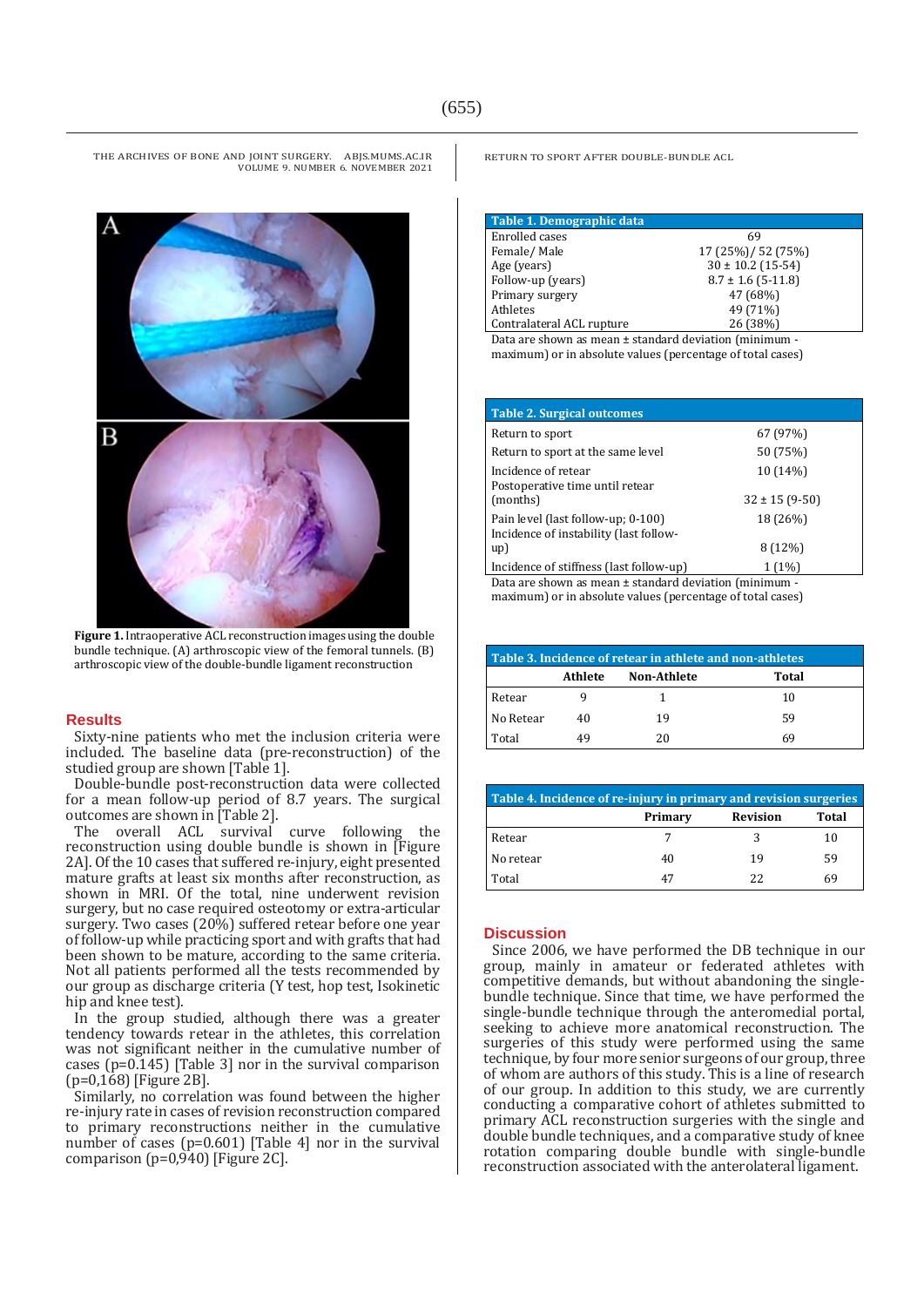

**Figure 2. Kaplan-Meier survival curves to indicate time of reinjury after double-bundle anterior cruciate ligament reconstruction up to the minimum follow-up period. (A) All cases studied in this work. (B) Individuals divided into athlete and non-athlete subgroups (p=0.168; Log Rank test, Mantel-Cox). (C) Individuals divided into primary and revision surgery subgroups (p=0.940; Log Rank test, Mantel-Cox).**

In 2010, a national study describing the methodology for evaluating knee rotation presented initial results comparing the knee reconstructed with double bundle and the contralateral knee (18). In 2014, D'Elia et al. conducted a similar study, and found no significant differences in knee rotation in the laboratory using the same methodology as that used in the patients submitted to ACL reconstruction with double bundle, when compared to single-bundle reconstruction (19). RETURN TO SPORT AFTER DOUBLE-BUNDLE ACL

However, this study did not compare clinical outcomes, recurrence rates and/or return to medium/long-term sports. It only investigated the short-term biomechanical results of patients considered clinically successful, in order to evaluate tibial rotation.

In our current study of 69 patients, the most significant results were a 14% re-injury rate after an average of 8.7 years of surgery. These rates were similar in primary and revision cases, and with a tendency towards greater reinjury among athletes compared to non-athletes. We also found a high rate of return to sport of 97%, with 75% of these performing at the same level as before the injury.

In relation to the rate of re-injury, the rates shown in the literature range from 6% to 31% (20). Higher rates are found in athletes and according to a meta-analysis by Wiggins et al. in 2016, this rate increases to 25% among young athletes under the age of 25 (21).

When we compare our rate of 14% with the rates reported by studies with at least five years of follow-up, we believe our results are comparable and positive, as ours is a sample with many athletes (71%) and with revision cases, in which the retear rate increases, as demonstrated by George, Dunn and Spinder (24% revision surgeries vs 7% primary surgeries) (22). Suomalainen et al., in 2012, demonstrated re-injury rates of 25% in patients submitted to SB reconstruction compared to 10% for those submitted to DB (23). Finally, Grassi et al., in a more recent review with a minimum fiveyear follow-up, reported a cumulative failure rate (graft + objective scores and instability) of more than 5% in all but one of the 16 series studied (24); more than 10% in 12 of 16 of the series studied, and more than 20% in five series. Finally, a study by Yoon et al. demonstrates 15-year survival following ACL reconstruction of 82.1% for SB and 83.7% for DB, in a comparative study with the longest follow-up time of any found in the literature (25). We believe that the high and variable rates demonstrate that this is a multifactorial cause involving both technical surgical issues, biology and graft integration, and postoperative neuromuscular control. In some cases of failure of our study, the patients did not follow our discharge criteria by taking all the laboratory tests, corroborating data presented by Kyritsis et al. and other groups that demonstrate the importance of neuromuscular control in preventing retear (26).

Regarding return to sport, we believe that we have good rates of return to sport in the athletes of our sample: 97%, of which 75% returned to sport at the same pre-injury level. Sepúlveda et al. in a literature review conducted in 2017, show that 81% of patients return to sport, 65% at pre-injury levels (27). Lai et al. in 2018 reported that this rate of return to pre-injury levels is higher among elite athletes (83%) (28). Finally, Volpi et al., in a case series of DB patients with 4 to 11 years of follow-up, report that 100% returned to sport; 90.5% to the same levels as before the injury (29).

Our study has some limitations, which are mostly related to the retrospective, non-comparative study design. In addition, the low number of patients included may have led to an underestimation of differences between the subgroups compared. Also, we did not present clinical scores, and we did not evaluate the progression of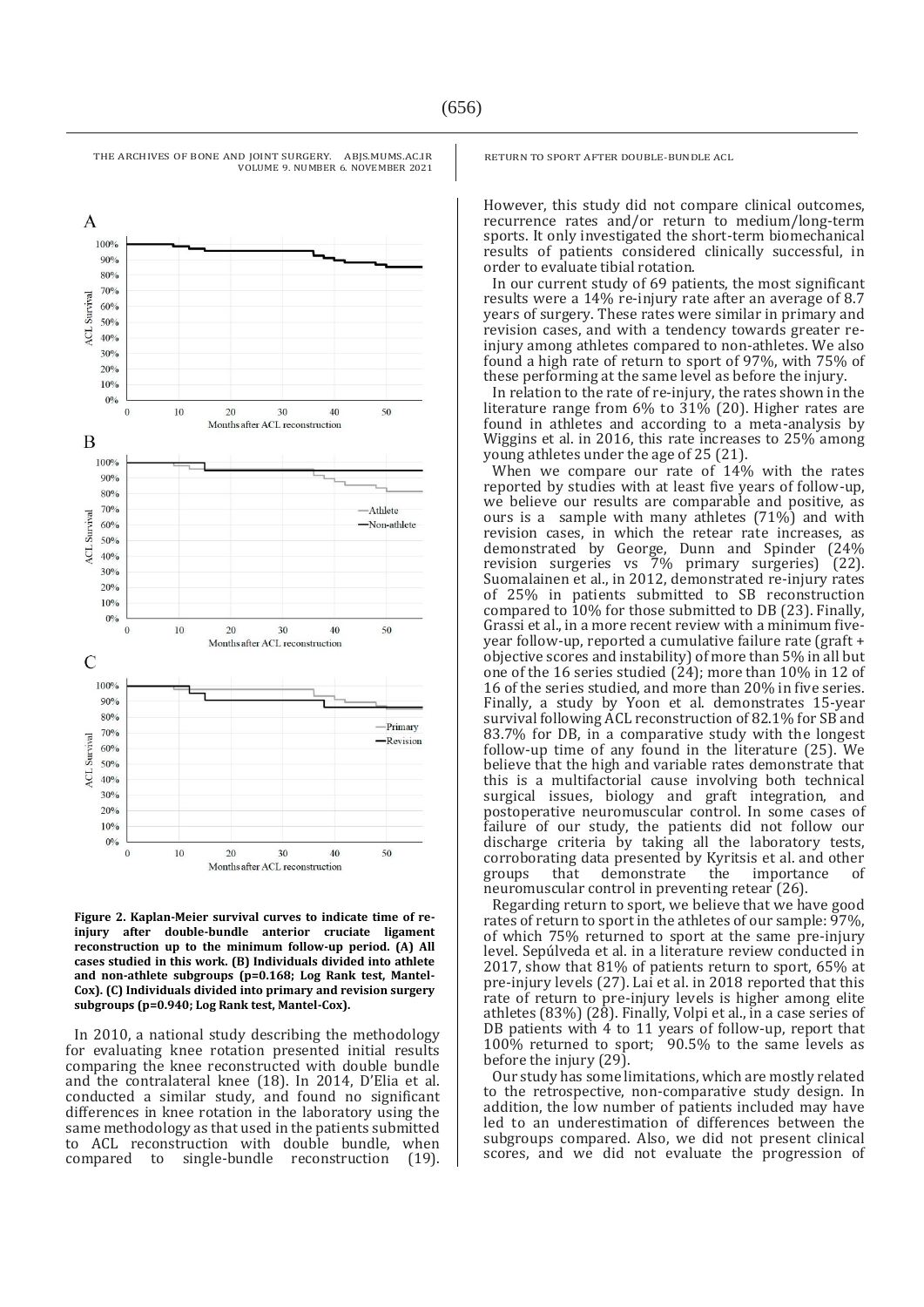arthrosis, an important long-term outcome. Finally, we had a high loss to follow-up (51%), considering all the patients operated with the technique of interest during the period in question. The percentage of loss to followup that is tolerated in case series is much debated, with authors citing that 50% would be adequate, but that loss of below 20% is the ultimate goal (30). It should also be considered that this loss of will be greater in series with longer follow-up times.

However, we believe that our current study is relevant because it was performed at the same center, using the same technique, with a long follow-up time, and because it evaluates two outcomes that have not been investigated previously in the literature: the rate of return to sport and the rate of long-term re-injury.

In our series of patients operated on with the doublebundle technique and with long follow-up times, 14% presented re-injury, with no differences between primary and revision cases, and with a tendency towards higher re-injury among athletes compared to nonathletes. We had satisfactory rates of return to the sport of 97%, with 75% of these returning to pre-injury levels.

- 1. Zhu Y, Jiang C, Song G. Arthroscopic Versus Open Latarjet in the Treatment of Recurrent Anterior Shoulder Dislocation with Marked Glenoid Bone Loss: A Prospective Comparative Study. Am J Sports Med. 2017;45(7):1645–53.
- 2. Georgoulis AD, Ristanis S, Chouliaras V, Moraiti C, Stergiou N. Tibial rotation is not restored after ACL reconstruction with a hamstring graft. Clin Orthop Relat Res. 2007;Jan(454):89-94.
- 3. Ahlden M, Sernert N, Karlsson J, Kartus J. A prospective randomized study comparing double- and single-bundle techniques for anterior cruciate ligament reconstruction. Am J Sports Med. 2013;41(11):2484–91.
- 4. Komzák M, Hart R, Feranec M, Šmíd P, Kocová R. In vivo knee rotational stability 2 years after double-bundle and anatomic single-bundle ACL reconstruction. Eur J Trauma Emerg Surg. 2018;44(1):105–11.
- 5. Kondo E, Merican AM, Yasuda K, Amis AA. Biomechanical comparisons of knee stability after anterior cruciate ligament reconstruction between 2 clinically available transtibial procedures: Anatomic double bundle versus single bundle. Am J Sports Med. 2010;38(7):1349–58.
- 6. Björnsson H, Desai N, Musahl V, Alentorn-Geli E, Bhandari M, Fu F, et al. Is double-bundle anterior cruciate ligament reconstruction superior to single-bundle? A comprehensive systematic review. Knee Surgery, Sport Traumatol Arthrosc. 2015;23(3).
- 7. Qiu X-S, Jiang H, Qian B-P, Wang W-J, Zhu F, Zhu Z-Z, et al. Influence of prone positioning on potential risk of aorta injury from pedicle screw misplacement in adolescent idiopathic scoliosis patients. 27(5):E162--167.
- 8. Zaffagnini S, Bruni D, Marcheggiani Muccioli GM, Bonanzinga T, Lopomo N, Bignozzi S, et al. Single-bundle patellar tendon versus non-anatomical double-bundle hamstrings ACL reconstruction: a prospective randomized study at 8-year minimum follow-up. Knee Surg Sports Traumatol Arthrosc. 2011;19(3):390–7.

RETURN TO SPORT AFTER DOUBLE-BUNDLE ACL

This study was approved by the Research Ethics Committee (Hospital Moriah, under approval number 00513418.4.0000.8054) and it received waiver regarding the consent forms following all applicable local ethics regulamentation.

### **Acknowledgements**

*Conflict of interests:* Declarations of interest: Wagner Castropil is a paid consultant for DePuy Synthes; All other authors declare no potential conflict of interest *Funding***:** This work did not receive funds/grants

Alexandre Carneiro Bitar,MSc<sup>1</sup> Antonio Rodolpho Hakime Scalize, MD<sup>1</sup> Guilherme Abreu, MD<sup>1</sup> Caio D'Elia, PhD<sup>1</sup> Luiz Henrique Boraschi Vieira Ribas, MD<sup>1</sup> Wagner Castropil, PhD<sup>1</sup> 1 Instituto Vita, São Paulo, Brazil

# **REFERENCES**

- 9. Jarvela T. Double-bundle versus single-bundle anterior cruciate ligament reconstruction: a prospective, randomize clinical study. Knee Surg Sport Traumatol Arthrosc. 2007;15(5 SRC-BaiduScholar FG-0):500–7.
- 10. Kong L, Liu Z, Meng F, Shen Y. Single-bundle versus doublebundle anterior cruciate ligament reconstruction: A systematic review and meta-analysis. Int J Clin Exp Med. 2017;10(1):1–15.
- 11. Järvelä T, Moisala A-S, Sihvonen R, Järvelä S, Kannus P, Järvinen M. Double-bundle anterior cruciate ligament reconstruction using hamstring autografts and bioabsorbable interference screw fixation: prospective, randomized, clinical study with 2 year results. Am J Sports Med. 2008;36:290–7.
- 12. Yoon JW, Wang MY. The evolution of minimally invasive spine surgery. Spine J. 2019;30:149-58.
- 13. Dong Z, Niu Y, Qi J, Song Y, Wang F. Long term results after double and single bundle ACL reconstruction: Is there any difference? A meta - analysis of randomized controlled trials. Acta Orthop Traumatol Turc. 2019 Mar 1;53(2):92–9.
- 14. Järvelä S, Kiekara T, Suomalainen P, Järvelä T. Double-Bundle Versus Single-Bundle Anterior Cruciate Ligament Reconstruction: A Prospective Randomized Study With 10- Year Results. Am J Sports Med. 2017;45(11):2578–85.
- 15. Svantesson E, Sundemo D, Hamrin Senorski E, Alentorn-Geli E, Musahl V, Fu FH, et al. Double-bundle anterior cruciate ligament reconstruction is superior to single-bundle reconstruction in terms of revision frequency: a study of 22,460 patients from the Swedish National Knee Ligament Register. Knee Surgery, Sport Traumatol Arthrosc. 2017 Dec 1;25(12):3884–91.
- 16. Mayr HO, Bruder S, Hube R, Bernstein A, Suedkamp NP, Stoehr A. Single-Bundle Versus Double-Bundle Anterior Cruciate Ligament Reconstruction—5-Year Results. Arthrosc - J Arthrosc Relat Surg. 2018 Sep 1;34(9):2647–53.
- 17. Mohtadi NG, Chan DS. A Randomized Clinical Trial Comparing Patellar Tendon, Hamstring Tendon, and Double-Bundle ACL